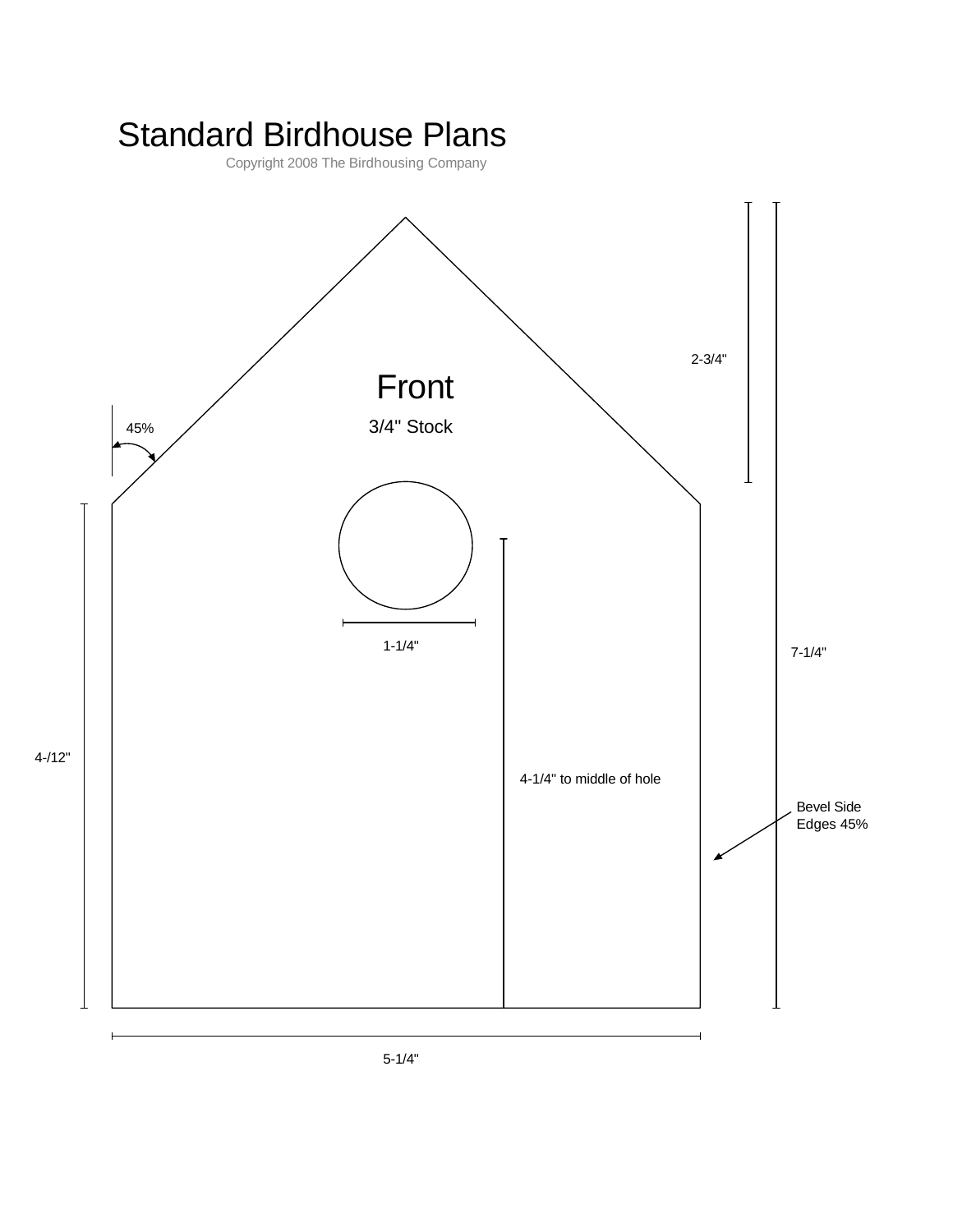

5-1/4"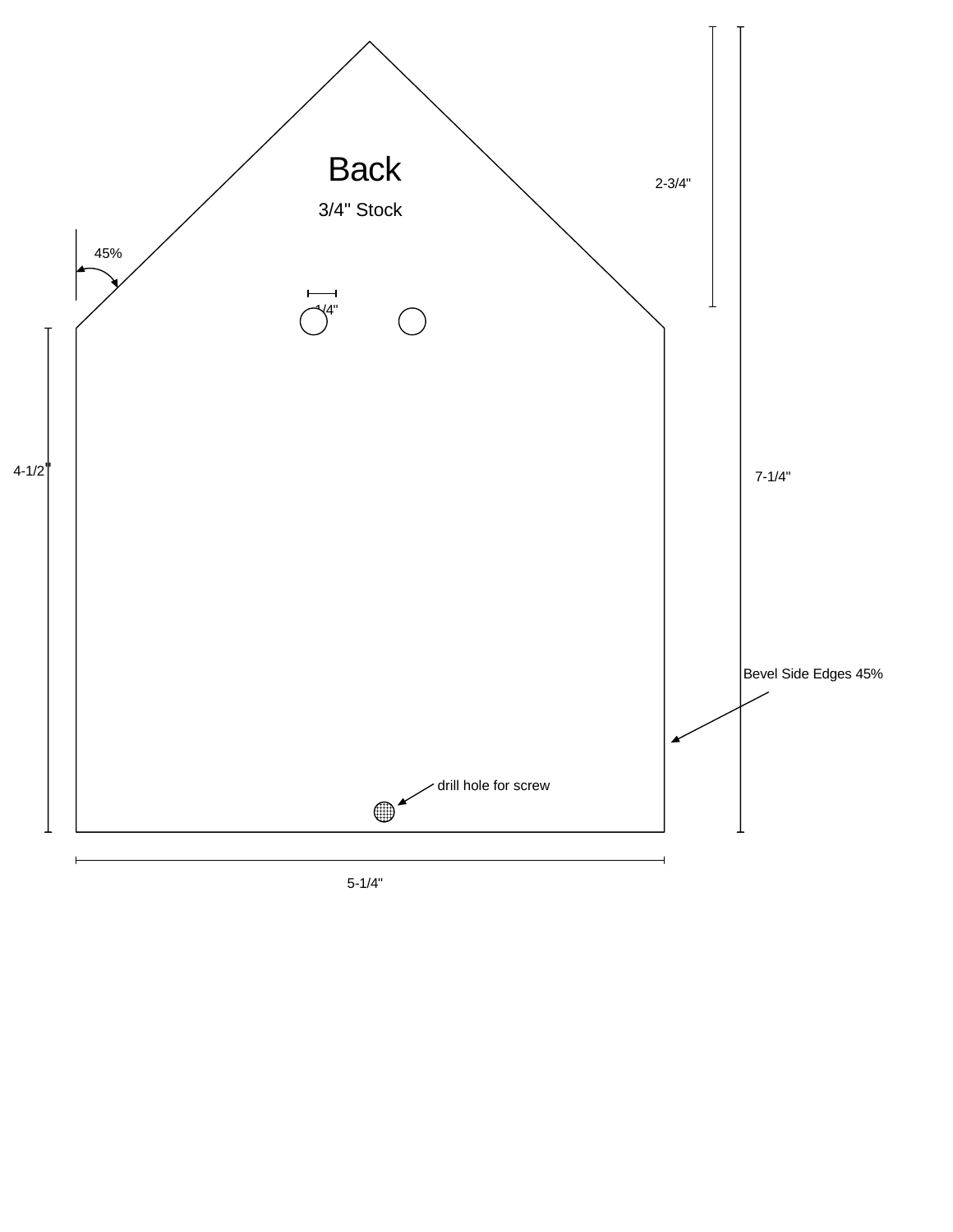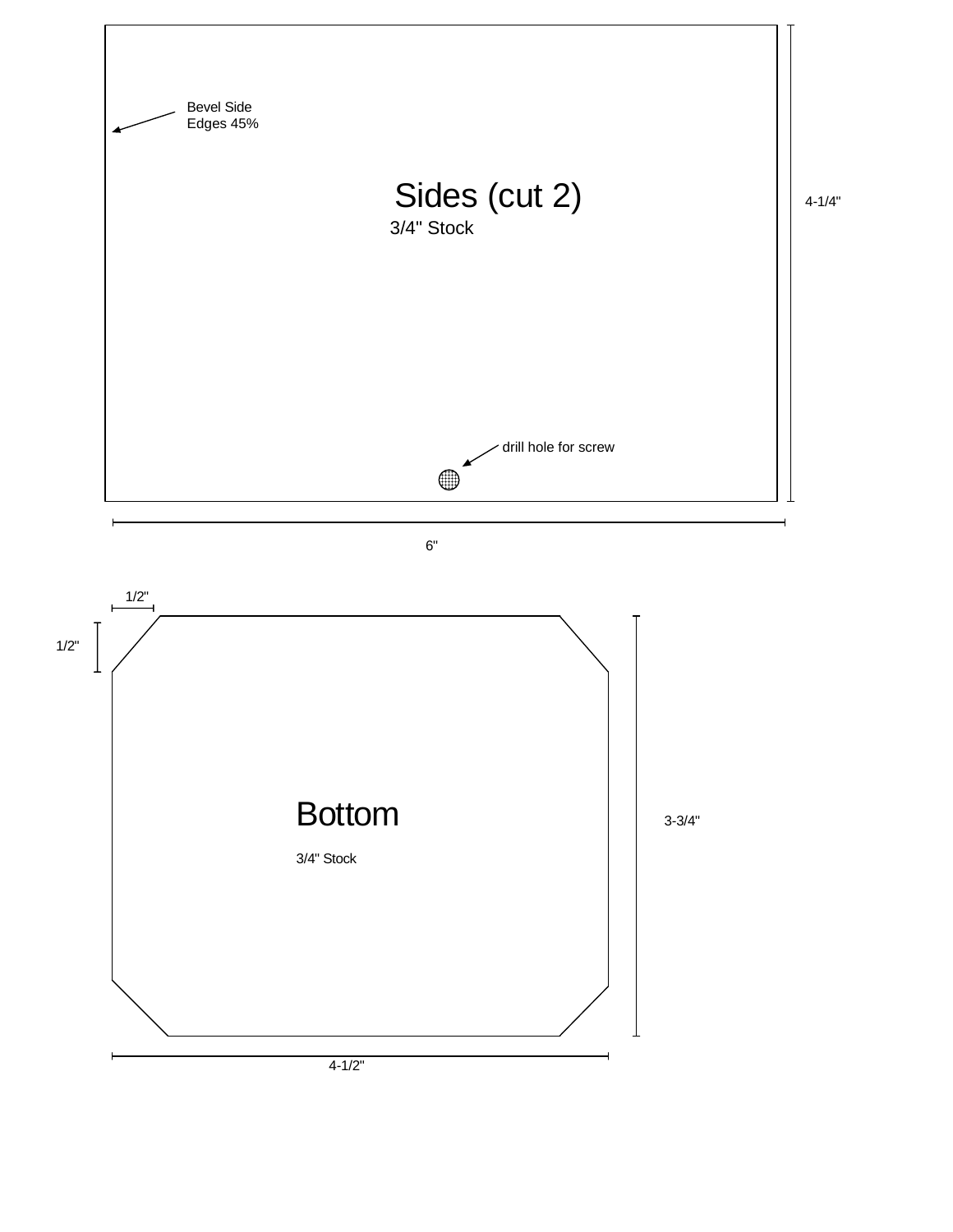